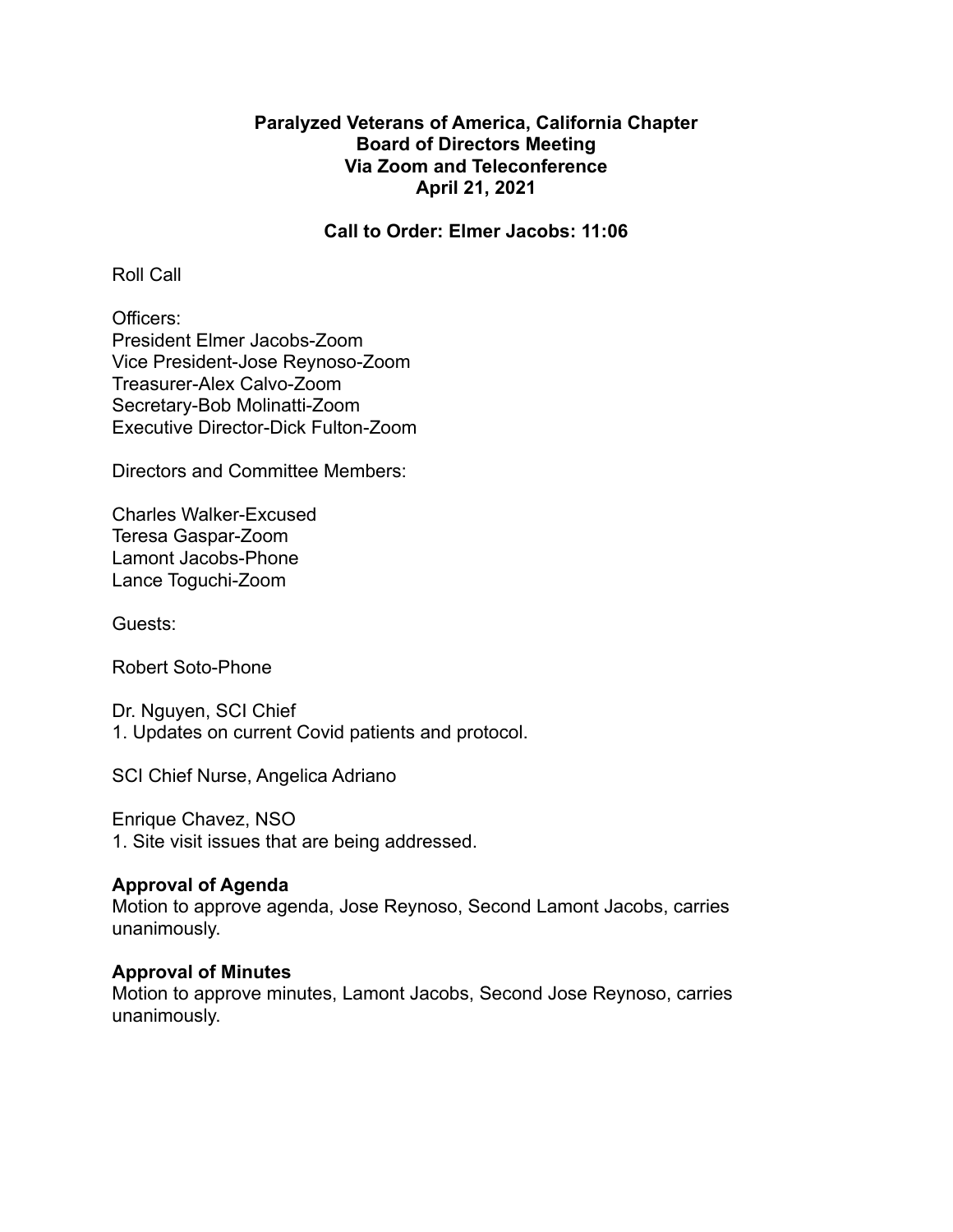# **Standing Committee Reports**

### **Motion to accept standing committee reports:**

Motion to approve the committee reports, Bob Molinatti, Second Lamont Jacobs, carries unanimously.

Chapter President, Elmer Jacobs announces news that the California Chapter has been released from its probationary status by the National Office.

#### **New Business:**

1. Sports and Recreation Grants, A-J totaling \$7000.00. Motion for \$7000.00, Bob Molinatti, Second Teresa Gaspar, carries unanimously.

2. New membership policy adaption put in Chapter Bylaws:

Motion for new bylaw, Alex Calvo, second Lance Toguchi, carries unanimously.

Discussion based upon new bylaw for chapter member transfer to allow Marvin Arnold to transfer his PVA Membership to the California Chapter;

Motion for Marvin Arnold to join California Chapter: Jose Reynoso, Second Teresa Gaspar, carries unanimously.

3. \$75,000 Research donation to PVA National. Motion for \$75,000: Bob Molinatti, second Lamont Jacobs, carries unanimously.

4.California Chapter to take on sponsorship of Long Beach Flying Wheels Basketball team. Minimum \$12,000-Maximum \$20,000 annually.

Motion for California Chapter to sponsor Flying Wheels: Jose Reynoso, second Alex Calvo, carries unanimously.

- 5. Dodger Tickets discussed.
- 6. Nurse Appreciation Week. Chapter to purchase Tee Shirts for nurses in the amount of \$10 each.

Motion to buy Nurses Tee's: Bob Molinatti, second Jose Reynoso, carries unanimously.

7. "Over the Edge" fund raiser moved to September 3-4 2021. Lamont and Elmer to spearhead committee.